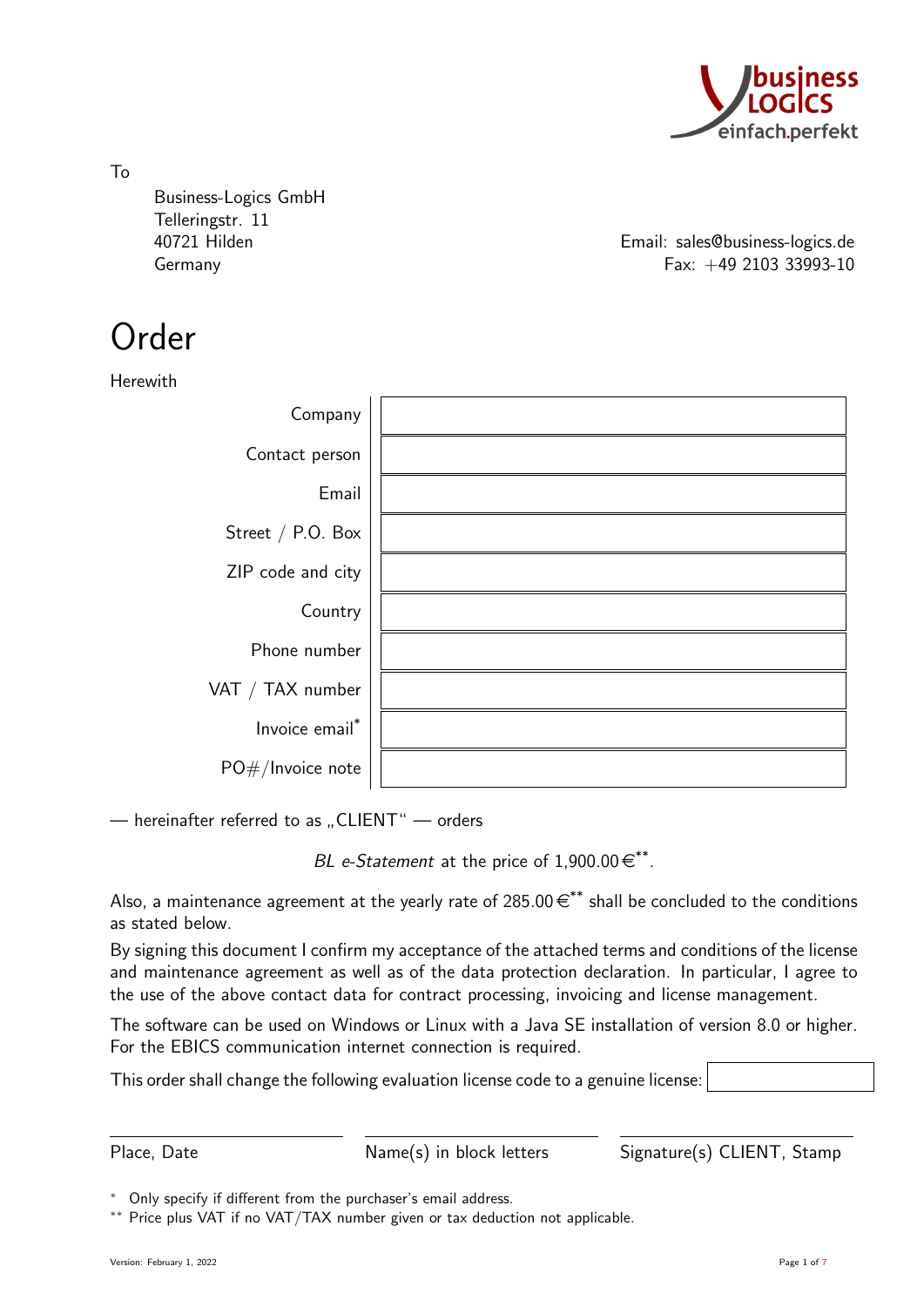# License agreement

1. Software capabilities, warranty of product characteristics

The CLIENT acknowledges that it has the responsibility of assuring the compatibility of the Software to its own needs, and that it possesses the necessary expertise for the installation and use of the Software.

- 2. Software licenses
	- (a) The CLIENT agrees to use the Software in accordance with the relevant provisions of this agreement, as well as the requirements of security and proper use contained in the documentation provided to the CLIENT and for its exclusive needs.
	- (b) Subject to the terms and conditions of this agreement Business-Logics grants the CLIENT a non-exclusive, time-wise unrestricted right to use the Software on an arbitrary number of computers (in test, pre-production, and production environments).
	- (c) The Software is delivered in machine readable, binary code, usually by email containing a weblink for the Software download.
	- (d) The CLIENT is permitted to sell or donate the Software or License, under the proviso that the acquiring third party is in accord that the contractual terms and conditions at hand shall henceforth also be imposed on it. In the event of passing on as a resale or donation, the CLIENT shall hand over to the new user all copies of the Software, including possible backup copies made or destroy the<br>copies not handed over. As a result of imparting, the former CLIENT's rights to<br>use the Software and its documentation shall extinguish. In t the CLIENT is obliged to notify Business-Logics immediately in writing of the name and full address of the purchaser. Leasing, rental, application service or other dissemination of the Software to third parties is prohibited. In the event of passing on the Software or License, the disposal is limited to the number of Licenses duly purchased by the CLIENT.
	- (e) All rights, including copyright and other intellectual property rights, in and to the Software and all documentation relating to the Software are owned by Business-Logics, unless explicitly stated otherwise.
	- (f) Software licenses are granted for an indefinite amount of time, and can only be terminated by Business-Logics for an important reason. An important reason particularly exists if the CLIENT fails to properly meet its contractual obligations or fails to pay outstanding payments 21 days after receipt of the reminder. Termination is relevant in regards to all versions of the Software supplied to the CLIENT, including reproduced copies. The right to use the Software granted to the CLIENT is beginning on the date when full payment is received from the CLIENT.
	- (g) Business-Logics offers in some cases updates or upgrades for the Software on the basis of additional fees. If using the update or upgrade service, old licenses will become invalid.
	- (h) In the event that the contract is cancelled, the CLIENT is obligated to destroy the original software and all copies including any modified copies as well as all written documents. The CLIENT will confirm fulfilment of this to Business-Logics in writing within 14 days.
	- (i) Operating systems, networks and office tools shall be installed and administered by the CLIENT on the CLIENT's computers. The CLIENT shall also have the responsibility for installation and administration of the relational database management system, if required.
- 3. Warranty of Software products
	- (a) Business-Logics makes every effort through the implementation of quality as-surance measures to keep its Software free of defects, but points out that with current technology it is not possible to guarantee that Software is completely free of defects.
	- (b) In the event of defects covered under warranty, Business-Logics will choose to amend the defect through rectification or exchange.
	- (c) If Business-Logics' attempts of remedying a reported defect remains unsuccess-ful, whereby two attempts of remedying the defect shall be allowed, the CLIENT shall be entitled for contract cancellation or the CLIENT has the right to an appropriate reduction of remuneration.
	- (d) The warranty is void for any programs or parts of programs that were modified or extended by the CLIENT, unless the CLIENT can furnish proof to Business-Logics that such modifications or extensions are not the cause of the defect. The warranty claim is also void in case of defects, suspensions, interruptions and damages that are a consequence of incorrect operation, hardware and operating system failures, non-compliance with data security regulations or other processes outside of Business-Logics' responsibility, or if the CLIENT denies Business-Logics the opportunity to investigate the cause of the defect.
	- (e) The period of limitation for claims due to defects is one year from receipt of the Software for general merchants and two years from receipt of the Software for consumers.
- 4. Warranty against infringement

Business-Logics warrants the CLIENT against any infringement action based on copyright relating to the Software which it has developed and published or disclosed to the CLIENT. This is subject to the following conditions:

- (a) that the CLIENT shall have notified Business-Logics by registered letter, return receipt requested, within a period of 30 working days following the claim, infringement action or declaration preceding such action,
- (b) that Business-Logics shall have had the ability to defend its own interests and those of the CLIENT, and in this respect, that the CLIENT shall have faithfully assisted in said defense by furnishing all items, information and assistance necessary for a successful defense, at Business-Logics's cost,
- (c) that the indemnity claim arises from acts or circumstances occurring prior to the termination or expiration of this Agreement,
- (d) that the action giving rise to the claim was not caused by the CLIENT's breach of this Agreement,

(e) that indemnity payments will be pending until a final adjudication of the third party claim by a court of competent jurisdiction from which no appeal of right exists.

In the event of a prohibition against use of the Software resulting from an infringement action or from a settlement concluded with the plaintiff in such action, Business-Logics shall at its own choice:

- (a) either obtain the right for the CLIENT to continue use of the Software or of any item of the Software at issue,
- (b) or replace it with an equivalent item which is not the subject of an infringement action,
- (c) or modify the Software in order to avoid such infringement,
- (d) or reimburse the CLIENT of the price paid and of the damages suffered.
- 5. Liability

Business-Logics is liable for damages from any legal argument to the extent of these provisions only.

Notwithstanding anything to the contrary, under no circumstances will Business-Logics be liable for indirect, special, consequential or incidental losses or damages (including, but not limited to loss of profits, lost or damaged data, failure to achieve cost savings, loss of equipment or systems, or the failure of or increased expense of operations) of any kind, regardless of whether any such losses or damages are characterized as arising from breach of contract, warranty, tort, strict liability or otherwise, even if such damages are foreseeable or Business-Logics has been advised of the possibility of such damages. The exclusion shall not apply for liability for gross negligence or deliberately inflicted damage and shall<br>not apply in cases of injury of life, body or health if this has been caused by a negligent<br>breach of duty from Business-Logics. laws for product liability, remain likewise unaffected.

In the event, that the damage is caused by Business-Logics as well as by the CLIENT, the CLIENT's contributory fault has to be taken into consideration.

The CLIENT operates the Software in a corresponding safe and state-of-the-art IT envi-ronment to protect the sensitive data processed by the Software. Business-Logics will not be liable for damages caused by an unsafe operation of the Software.

The CLIENT is responsible for regular backup of his data. The liability for loss of data is limited to the cost of recovery of the data that would have been incurred if a regular production of back-up copies appropriate to the risk involved had been made.

Any further liability, in particular liability without fault, under this Agreement is excluded.

6. Product modifications

Business-Logics reserves the right to make product modifications that do not affect the Software's general operability.

7. Invoicing

Invoicing is done electronically as PDF file per email after acceptance of the order and Software delivery. Invoices are due 30 days after receipt of the invoice without deduction.

All prices are net prices and are charged plus VAT if tax deduction is not applicable under German law. Any transfer fees or bank charges shall be borne by the CLIENT.

8. Amendments, scope of other regulations

The provisions of this agreement express the entirety of the agreement concluded between the Parties and supersede all prior proposals or agreements whether written or oral relating to the subject of this agreement. This agreement may be modified only by amendment signed by the Parties.

All agreements, modifications, supplements, and the partial or whole cancellation of agree-ments shall require written form. Conflicting provisions of the CLIENT must be confirmed in writing to be effective. This shall also apply to the modification or cancellation of the m withing to be encenve. This si

- 9. Final provisions
	- (a) Place of fulfilment is Hilden, Germany.
	- (b) If the CLIENT is a fully qualified general merchant, a legal person under public law or a special fund under public law, the exclusive place of jurisdiction for all claims based on and due to this contract as well as for all disputes arising between Business-Logics and the CLIENT is the registered office of Business-Logics. The same shall apply if the CLIENT has no general legal venue in Germany or if his residence or usual domicile is unknown when legal action is taken.
	- (c) The agreement and any amendments shall be to both the substantive and procedural rules of the laws of Germany. International law, particularly the UN Convention on Contracts for the International Sale of Goods, is excluded.
	- (d) The CLIENT agrees, that the data transmitted electronically or by other means may be collected, stored and processed by computer systems, or otherwise by Business-Logics for the purpose of concluding and processing this contractual business-Logics The CLIENT in particular agrees to receive emails by [privacy policy](https://www.business-logics.de/privacy.html) applies.
	- (e) If one or more provisions of this agreement were determined to be invalid or unenforceable as a result of the application of a legal or regulatory provision or based on an enforceable judicial or administrative decision, the remaining provisions shall retain their effect and scope.

Version: March 12, 2021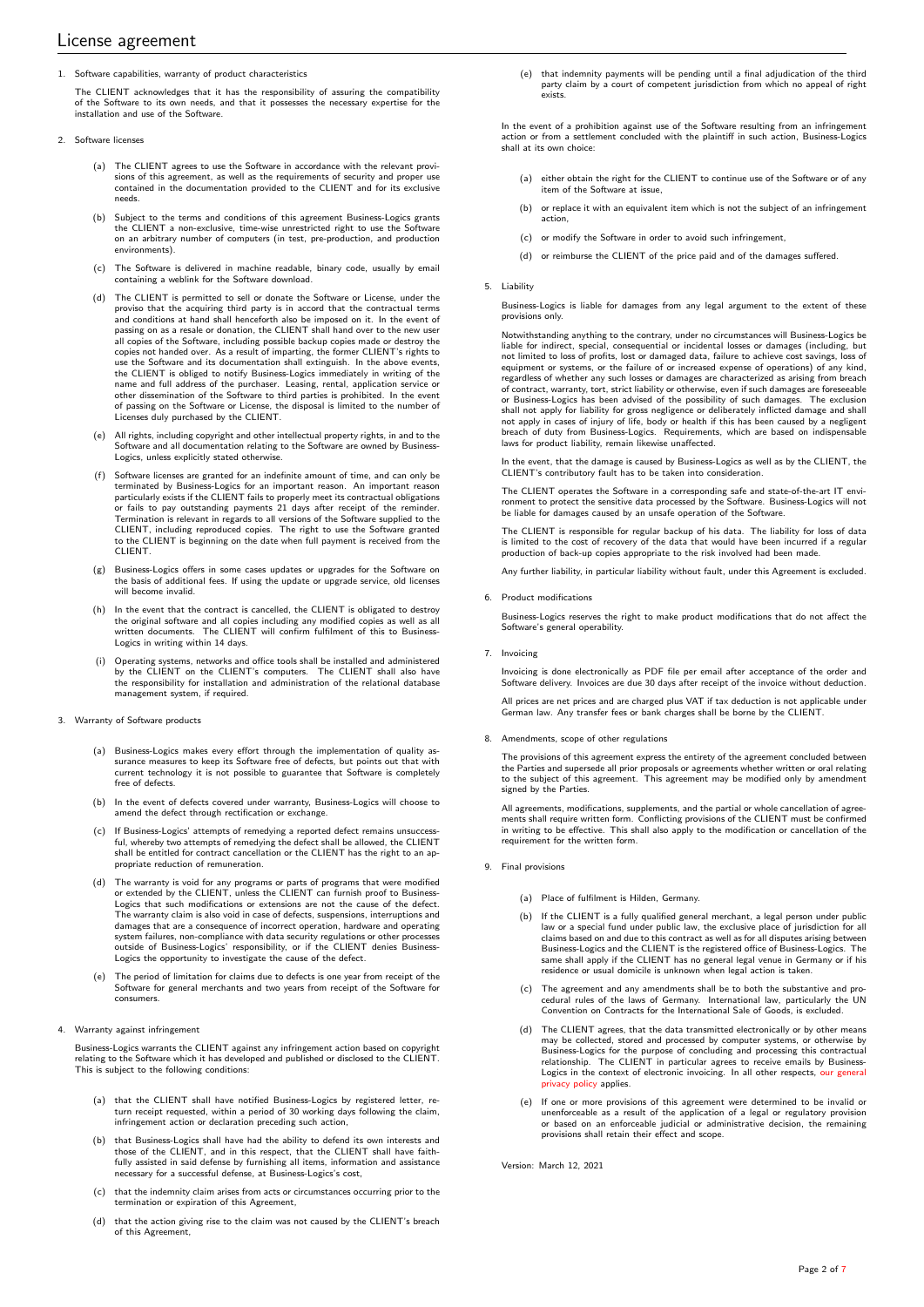# <span id="page-2-4"></span>1. Subject of agreement

(a) Flat rate for contractual services

Business-Logics will provide the following maintenance services for the software listed in the order (contract software). These services will be granted for a fixed price as referred to in the order during the term of this agreement:

- i. Supply of new, enhanced versions (clause [2\)](#page-2-0)
- ii. Maintaining interoperability (also clause [2\)](#page-2-0)
- iii. Individual elimination of software flaws (clause [3\)](#page-2-1)
- iv. Application support (clause [4\)](#page-2-2)
- v. Standard hotline (clause [5\)](#page-2-3)
- (b) Additional services

Furthermore, Business-Logics offers the following services to the CLIENT, over and above the services listed in clause [1a,](#page-2-4) by separate order and separate remuneration on the basis of Business-Logics' current price list:

- i. Installation, implementation
- ii. Briefing and training
- iii. CLIENT specific software adjustments
- (c) System environment

Requirement for the service is that the CLIENT operates the contract software within the specified system environment.

- <span id="page-2-0"></span>2. Supply of new versions
	- (a) Scope of services

Business-Logics leaves the CLIENT new, enhanced versions of the contract software after being released by Business-Logics.

(b) New versions

New versions can eliminate flaws of previous versions and/or modify existing features and/or improve or include new features.

New versions may also be delivered to maintain interoperability.

- (c) Exclusions
	- New versions are particularly not:
		- Separately offered, additional functions of the contract software.
		- A new development of the contract software with the same or similar functions on a different technological basis.
- (d) Delivery

Delivery will be made by supply of the object code via download link or on a conventional storage media, inclusive documentation of the modifications.

(e) Rights granted

For new versions of the contract software, Business-Logics grants the same rights, inclusive any possible extensions, to the CLIENT as those the CLIENT was entitled for the original contract software..

- (f) Adjustments of the system environment As far as it is necessary for new versions of the software, the adjustments of the system environment have to be performed by the CLIENT. In particular, this concerns new versions of the operating system or other third-party software that is required to use the new version.
- (g) Obligation to inspect and notice Delivered versions will be immediately deployed and examined for non-conformity by the CLIENT. The CLIENT will immediately inform Business-Logics about any detected shortcomings.
- <span id="page-2-1"></span>3. Individual elimination of software flay
	- (a) Scope of services

Business-Logics will eliminate the deficiencies notified by the CLIENT within a reasonable time.

- (b) Service requirements Requirement for the service is that the CLIENT uses the current version of the software within a reasonable period after authorisation by Business-Logics.
- (c) Material defect A material defect shall be deemed to exist if the contract software or its documentation is not suitable for use as described in the software's services description and the deviations are not only minor or impair the overall functionality only insignificantly.
- (d) Documentation of defects and CLIENT notice

The CLIENT shall document occurring defects in an understandable manner and shall notify Business-Logics in writing immediately after their discovery.

<span id="page-2-5"></span>(e) Response times

Business-Logics reacts upon material defect notices within the following response times:

| <b>Type of defect</b> | Response time |  |
|-----------------------|---------------|--|
| preventing production | 3 hours       |  |
| other defects         | 1 dav         |  |

Response time calculations are based upon office hours. Business Logics' office hours are from Monday-Friday 09:00 a.m. to 5:00 p.m. CET/CEST, except for holidays: New Year's Day (1st of January), Good Friday (two days before Easter Sunday), Easter Monday (the day after Easter Sunday), Labor Day (1st<br>of May), Ascension Day (39 days after Easter Sunday), Whit Monday (50 days<br>after Easter Sunday), Festum Corpus Christi (60 days after Easter Sunda

- (f) Enabling defect analysis and resolution on-site by the CLIENT
	- i. If required, the CLIENT will grant Business-Logics and its employees access to the areas, machines and to the contract software, as well as necessary computing times, at least during normal office hours, if possible, by prior agreement.
	- ii. Unless it is obvious, which system component provoked the fault, the CLIENT will accomplish an analysis of the system environment together with Businesss-Logics, and, if necessary, involve third-party companies at its own expense.
	- iii. For the time of work, the CLIENT provides a competent contact per-<br>son, who has an overview of the CLIENT's overall system, may provide<br>information on the usage of the software and the details of the fault, and is capable of performing test runs.

# (g) Correction of faults

Business-Logics will eliminate known defects at its option by choosing one of the following actions:

- i. Providing a patch/bugfix, which the CLIENT installs by itself.
- ii. Providing a new version, which no longer contains the fault.
- iii. Providing action statements to the CLIENT to work around the issue or the defects. The CLIENT will implement these action notes by competent personnel, where reasonable.
- iv. Correction of faults on-site only takes place if none of the above measures seem to be a promising approach
- (h) Invoicing at cost due to unsubstantial defect notices

In case that a defect reported by the CLIENT does not exist, or the defect is not a result of the contract software, Businesss-Logics is entitled to invoice the cost incurred with the analysis and other processing according to the current prices for services of Businesss-Logics, provided that the defect notice was made as a deliberate act or due to gross negligence.

#### <span id="page-2-2"></span>4. Application support

Businesss-Logics advises and assists the CLIENT about common application problems in conjunction with the contract software by short term answering relevant questions by telephone or email.

This assistance is limited to Software licensed or sold by Business-Logics and does not cover problems relating to the technical environment of the CLIENT and/or to third party applications.

#### <span id="page-2-3"></span>5. Hotline

Businesss-Logics provides a hotline for reporting material defects.

This hotline is available at +49 2103 33993-33 within Business-Logics' business hours, see section 3e

# 6. First-Level-Support by the CLIENT

(a) Central contact point at the CLIENT The CLIENT will establish a central contact point for Businesss-Logics, that is comprised of employees with in-depth knowledge (administrator skills) about the contract software.

(b) Tasks of the central contact point

The central contact point of the CLIENT coordinates requests of the CLIENT (application support requests and material defect notices).

At the contact point, the employees of the CLIENT will perform a first problem analysis (user problem or defect). If a solution is already known at the CLIENT's site, the problem will be solved internally.

(c) Request for maintenance services

Only if a problem cannot be solved by the central contact point of the CLIENT, the central contact point of the CLIENT will contact Businesss-Logics. Other coworkers of the CLIENT are not entitled to request services based on this contract.

(d) Cooperation between the central contact point and Businesss-Logics

The central contact point of the CLIENT works closely together with Business-Logics, in particular to resolve user problems and to analyze defects. The main-tenance services will be supported by:

- coordinating the communication of Businesss-Logics with the CLIENT's individual institutions,
- provision of copies of the software that possibly has a defect, if necessary for the purpose of examination by Businesss-Logics,
- the transmission of test data and test cases,
- the communication of the circumstances under which problems have occurred.
- 7. Material defects and defects of title
	- (a) Material defects Material defects will be eliminated as part of this maintenance contract in accordance with paragraph 3
	- (b) Defects of title

It constitutes a deficiency in title if required rights for the contract-based services could not be legally granted to the CLIENT.

The CLIENT will notify Business-Logics immediately should a third party assert a claim for the breach of using the services. The CLIENT will also leave the de-fence against such claims to Business-Logics and also provides every reasonable support.

In particular, the CLIENT provides all necessary information about the use and any editing of the software as far as possible in writing, and forward any required documents

In the event of a prohibition against use of the software resulting from an defect of title, Business-Logics may rectify the defect at its option by choosing one of or title, business-Log<br>the following actions: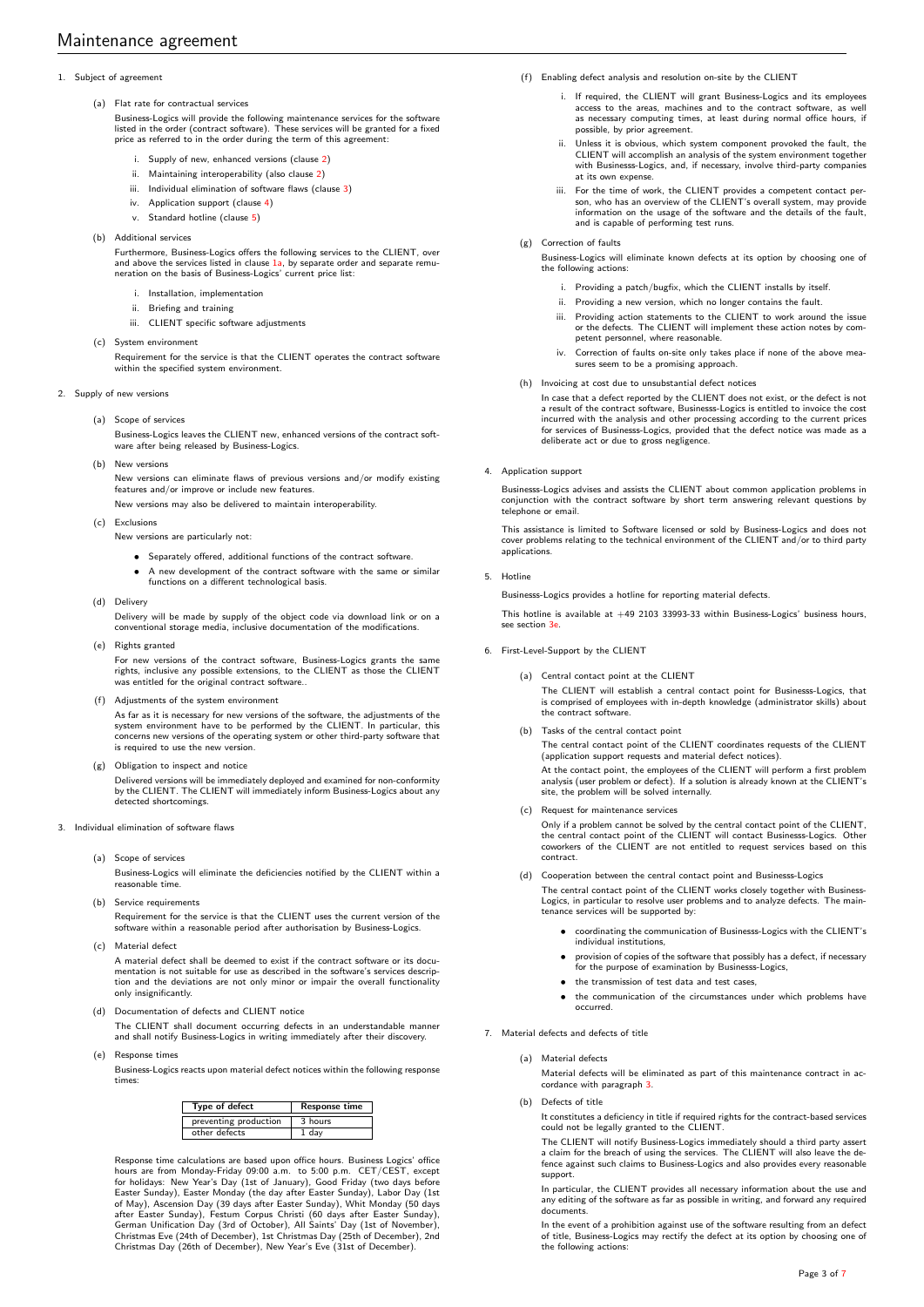- i. either obtain the right for the CLIENT to continue usage of the software or of any item of the software at issue,
- ii. or modify the program in order to avoid such infringement,
- iii. or replace it with an equivalent item which is not subject of an infringe-
- ment action, iv. or reimburse the CLIENT of the price paid and of the damages suffered.
- <span id="page-3-2"></span>(c) Reduction or cancellation with compensation

If the removal of the material defects or defect of title is not successful within a reasonable period, the CLIENT shall be entitled to set a last grace period, and in the event of this period expiring without result, to either reduce the maintenance fee or to cancel the agreement with extraordinary notice. Such extraordinary termination can be ruled out only for an insignificant defect.

In the event of such a legitimate, extraordinary termination for unfixed major defects, the CLIENT shall be entitled to compensation of damage for the faulty performance of Business-Logics; for the payment of damages the restrictions .<br>according to clause [9](#page-3-0) apply.

(d) Termination

Businesss-Logics is not obliged to remove material defects and defects of title reported after termination of this maintenance contract.

- (e) Fraudulent intent/guarantee In case of fraudulent intent and undertaken guarantees by Business-Logics, the statutory provisions shall remain unaffected.
- 8. Exclusion from software maintenance

Errors resulting from any of the following occurrences shall not be addressed in hereunder:

- (a) accidental fire, water damage, storms, lightning,
- (b) moving of the equipment,
- (c) failure of one of the elements composing the software environment (operating system, other application, network system, ...),
- (d) abnormal use which is not authorized within the scope of the user license, error of manipulation, or failure to comply with user instructions or specifications set out and furnished by BL, particularly in the user documentation,
- (e) failure by the CLIENT to comply with one of its obligations under this agreement.

#### <span id="page-3-0"></span>9. Liability

- (a) Scope of the regulation Business-Logics is liable for damages from any legal argument to the extent of these provisions only.
- (b) Limitation of liability

Notwithstanding anything to the contrary, under no circumstances will Business-Logics be liable for indirect, special, consequential or incidental losses or damages (including, but not limited to loss of profits, lost or damaged data, failure to achieve cost savings, loss of equipment or systems, or the failure of or increased<br>expense of operations) of any kind, regardless of whether any such losses or<br>damages are characterized as arising from breach of contract, strict liability or otherwise, even if such damages are foreseeable or Business-Logics has been advised of the possibility of such damages.

The exclusion shall not apply for liability for gross negligence or deliberately inflicted damage and shall not apply in cases of injury of life, body or health if this has been caused by a negligent breach of duty from Business-Logics. Requirements, which are based on indispensable laws for product liability, remain

likewise unaffected. (c) Product Liability Law

Liability according to the product liability law remains unaffected.

(d) Contributory negligence

In the event, that the damage is caused by Business-Logics as well as by the CLIENT, the CLIENT's contributory fault has to be taken into consideration.

(e) IT security

The CLIENT operates the Software in a corresponding safe and state-of-theart IT environment to protect the sensitive data processed by the Software. Business-Logics will not be liable for damages caused by an unsafe operation of the Software.

(f) Loss of data

The CLIENT is responsible for regular backup of his data.

The liability for loss of data is limited to the cost of recovery of the data that would have been incurred if a regular production of back-up copies appropriate to the risk involved had been made.

(g) Disclaimer

Any further liability, in particular liability without fault, under this agreement is excluded.

10. Term

The services of the first maintenance period shall begin at the date of acceptance of the order, and shall be concluded until December 31 of the current year. The maintenance fee of this first maintenance period shall be calculated pro rata to the day.

Unless terminated in accordance with clause [11](#page-3-1) hereof, maintenance services shall be automatically renewable for successive periods of 12 months, beginning on January 1 and ending on December 31 of each calendar year.

- <span id="page-3-1"></span>11. Termination
	- (a) Notice of termination must be given in writing. A fax complies with this form, but an email does not.
	- (b) The deadline for a proper termination is at least three months before the end of the current calendar year (that is, September 30).
- (c) In case that the first maintenance period begins after September 30, hence is shorter than 3 months, the contract can be be terminated by the CLIENT at any time during this period without adhering to the termination deadline
- (d) The right for an extraordinary termination of the contract for important reasons rile right for an ext.<br>remains unaffected.

An important reason particularly exists in cases of:

- Termination by the CLIENT due to a faulty performance of Business-Logics according to clause [7c.](#page-3-2)
- Termination by Business-Logics, in case that the CLIENT's payment is delayed by more than one month.
- If the contracting partner comes into a financial collapse, if a judicial insolvency proceeding is pursued, or if initiation is rejected due to in-sufficiency of assets, or a dissolution deletion of the contracting partner from the trade register has been requested or fulfilled.

# 12. Invoicing

Invoicing is done electronically as PDF file per email. Invoices are issued at the beginning of each maintenance period and are due 30 days after receipt of the invoice without deduction.

All prices are net prices and are charged plus VAT if tax deduction is not applicable under German law. Any transfer fees or bank charges shall be borne by the CLIENT.

#### 13. Price adjustments

Businesss-Logics may adjust the flat rate service at the beginning of the period covered. The change of the remuneration will be reported to the CLIENT at least 2 months before in writing.

In case of an increase by more than 10%, the CLIENT is entitled to cancel the maintenance contract at the end of the current period covered, within a month after receipt of the notice about increasing maintenance fees.

# 14. Data processing

The CLIENT agrees, that the data transmitted electronically or by other means may be collected, stored and processed by computer systems, or otherwise by Business-Logics for the purpose of concluding and processing this contractual relationship. The CLIENT in<br>particular agrees to receive emails by Business-Logics in the context of electronic invoicing.<br>In all other respects, our general privac

#### 15. Force majeure

An event of force majeure shall suspend the obligations of the Parties. Initially, an event of force majeure shall suspend the performance of the agreement. If the event of force majeure shall remain in effect for more than one month, the Parties shall meet to determine how to pursue their relations. If the event of force majeure shall remain in effect for more<br>than three months, this agreement shall be automatically terminated. It is expressly<br>agreed that the following shall be considere egreed ends the following shall be considered as events or force inajecte of tamorecents: general strike, or sectoral strike within the profession, blockage of transports or of mail, fire, storm, any total or partial restriction or suppression of any kind of governmental authorization, total or partial blockage of means of telecommunications, etc.

16. Election of domicile

For purposes of the present agreement, the CLIENT and Business-Logics shall be considered to have elected domicile at their respective registered offices.

17. Applicable law/choice of forum

The agreement, any amendments as well as all matters relating to the interpretation,<br>construction and enforcement of this agreement shall be to both the substantive and<br>procedural rules of the laws of Germany. Internationa

The CLIENT and Business-Logics declare their intention to attempt to resolve amicably any difficulty which might arise in connection with the performance or interpretation of this agreement.

If the CLIENT is a fully qualified general merchant, a legal person under public law or a special fund under public law, the exclusive place of jurisdiction for all claims based on and due to this agreement as well as for all disputes arising between Business-Logics and the<br>CLIENT is the registered office of Business-Logics. The same shall apply if the CLIENT<br>has no general legal venue in Germany or if h when legal action is taken.

The CLIENT and Business-Logics hereby irrevocably waive any objection which it may now or hereafter have to the laying of the venue of any suit, action or proceeding arising out of or relating to this agreement in the above mentioned jurisdiction, and hereby further irrevocably waive any claim that such jurisdiction is not convenient forum for any suit, action or proceeding.

The failure by either party to enforce any of its rights under this agreement shall not be interpreted in the future as a waiver of such right.

18. Amendments, scope of other regulations

The provisions of this agreement express the entirety of the agreement concluded between the Parties and supersede all prior proposals or agreements whether written or oral relating to the subject of this agreement. This agreement may be modified only by amendment signed by the Parties.

All agreements, modifications, supplements, and the partial or whole cancellation of agreements shall require written form. Conflicting provisions of the CLIENT must be confirmed in writing to be effective. This shall also apply to the modification or cancellation of the requirement for the written form.

#### 19. Miscellaneous provisions

If one or more provisions of this agreement were determined to be invalid or unenforceable as a result of the application of a legal or regulatory provision or based on an enforceable judicial or administrative decision, the remaining provisions shall retain their effect and scope.

Place of fulfilment is Hilden, Germany.

Version: February 01, 2022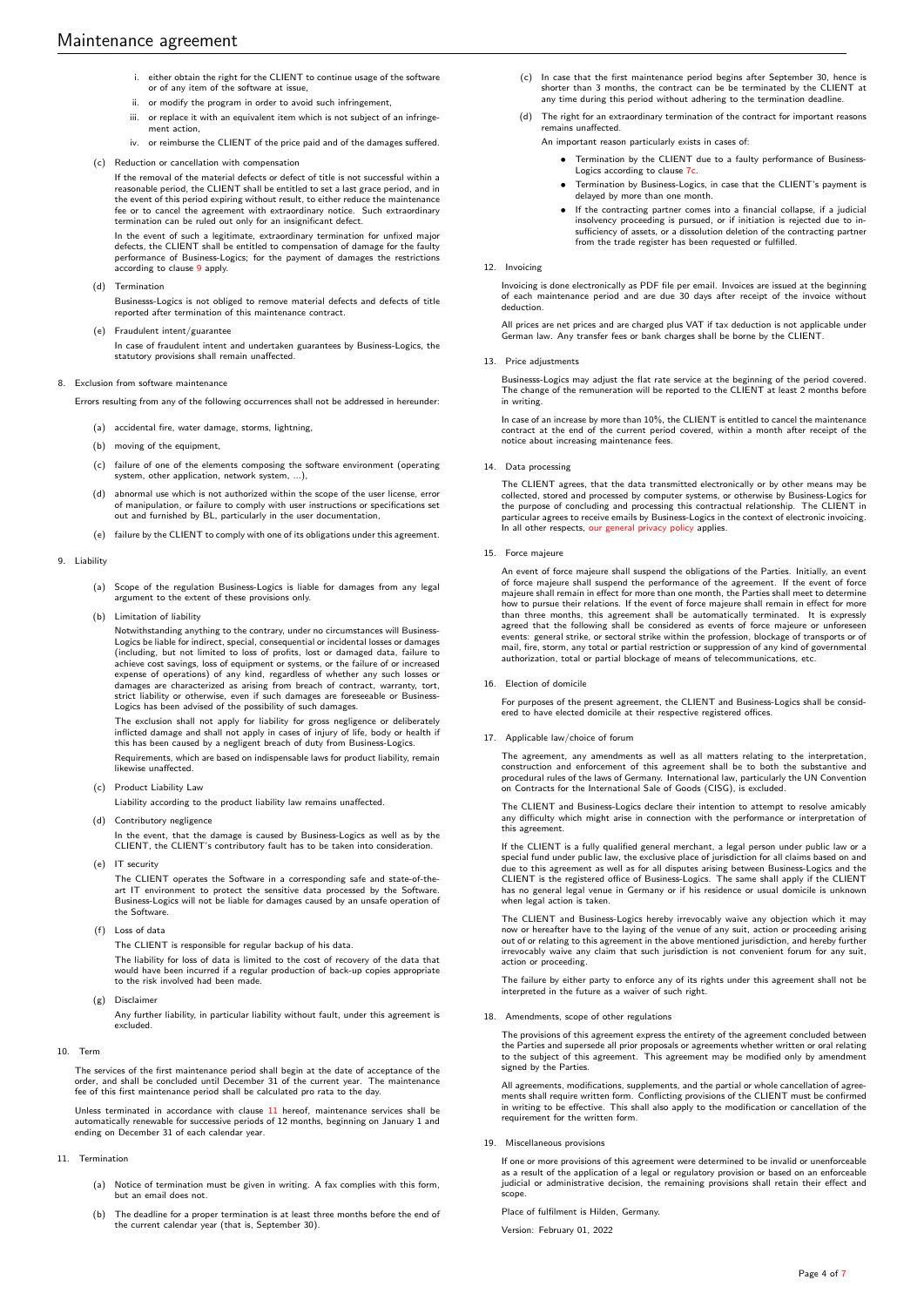# Processing of personal data on behalf of a controller in accordance with article 28 (3) of the EU General Data Protection Regulation (GDPR)

as agreement amendment concluded by and between the CLIENT – hereinafter, "Company" –<br>and Business Lazies – hereinafter – Sunalize" and Business-Logics – hereinafter, "Supplier" –.<br>

# Preamble

This annex details the parties' obligations on the protection of personal data, associated with the processing of personal data on behalf of Company as a data controller, and described in detail in the agreement above (hereinafter, the "Agreement"). Its regulations shall apply to any and all activities associated with the Agreement, in whose scope Supplier's employees or agents<br>process company's personal data (hereinafter, "Data") on behalf of Company as a controller<br>(hereinafter, "Contract Processing"

# 1 Scope, duration and specification of contract processing of Data

Specifically, Contract Processing shall include, but not be limited to, the following Data, insofar they could be stored on the servers of the Supplier.

| No. | Type of data              | Type and purpose (subject<br>matter) of Contract Pro-<br>cessing | Categories of data sub-<br>jects affected |
|-----|---------------------------|------------------------------------------------------------------|-------------------------------------------|
|     | configuration data        | product support                                                  | none                                      |
|     | log files                 | error correction                                                 | none                                      |
| 3   | care customer information | ticket system (optional)                                         | employees of the Com-<br>pany             |

## Table 1: Categorization of the contract data

The data given in the table may comprise additional, specific data. This, as well as further information on the handling of the data are named below.

# No. 3 Care customer information • name of the user

- $e$ -mail address of the user
- used products of the user
- time of last login to the system

This data of the Company can only be viewed or changed by authorized persons of the Supplier. The use of the data is limited to the contractual agreements (ticket system for error tracking and program changes). Any other use of this data is forbidden to the employees of the Supplier by instruction.

For activities that the Supplier performs within the scope of remote support on the Company's servers, the Supplier may gain access to further data that cannot be specified here. This access is only possible through unintentional or negligent action by an actor. Making of copies or screenshots, changing or deleting these data as well as any other use of these data is forbidden to the employees of the contractor by instruction.

Except where this annex stipulates obligations beyond the term of the Agreement, the term of this annex shall be the term of the Agreement.

The collection, processing and/or use of the data within the scope of the commissioned processing takes place exclusively in the territory of the Federal Republic of Germany, in a member state of the European Union, or in another state party to the Agreement on the European Economic Area. Any relocation to another third country shall require the prior consent of the client and may only be carried out if the special requirements of article 44 of the GDPR are fulfilled.

# 2 Scope of application and responsibilities

(1) Supplier shall process Data on behalf of company. Such Contract Processing shall include all activities detailed in the Agreement and its statement of work. Within the scope of this annex, Company shall be solely responsible for compliance with the applicable statutory requirements on data protection, including, but not limited to, the lawfulness of disclosing Data to Supplier and the lawfulness of having Data processed on behalf of company. Company shall be the  $\gg$  controller $\ll$  in accordance with article 4 no. 7 of the GDPR.

(2) Company's complete individual instructions on Contract Processing shall, initially, be as detailed in the Agreement. Company shall, subsequently, be entitled to, in writing or in<br>in samachine-readable format (in text form), modifying, amending or replacing such individual<br>instructions by issuing such instruc to the statement of work. Company shall, without undue delay, confirm in writing or in text form any instruction issued orally.

# 3 Supplier's obligations

(1) Except where expressly permitted by article 28 (3)(a) of the GDPR, Supplier shall process Data subjects' Data only within the scope of the statement of work and the instructions issued by company, including with regard to transfers of personal data to a third country or an international organisation, unless required to do so by Union or Member State law to which the processor is subject; in such a case, the processor shall inform the controller of that legal requirement before processing, unless that law prohibits such information on important grounds of public interest. Where Supplier believes that an instruction would be in breach of applicable law, Supplier shall notify Company of such belief without undue delay. Supplier

shall be entitled to suspending performance on such instruction until Company confirms or modifies such instruction.

(2) Supplier shall, within Supplier's scope of responsibility, organise Supplier's internal organ-isation so it satisfies the specific requirements of data protection. Supplier shall implement technical and organisational measures to ensure the adequate protection of company's Data, which measures shall fulfil the requirements of the GDPR and specifically its article 32. Supplier shall implement technical and organisational measures and safeguards that ensure ongoing confidentiality, integrity, availability and resilience of processing systems and services. Com-<br>pany is familiar with these technical and organisational measures, and it shall be company's<br>responsibility that such measure that the level of security shall not be less protective than initially agreed upon.

(3) Supplier shall support company, insofar as is agreed upon by the parties, and where<br>possible for Supplier, in fulfilling data subjects' requests and claims, as detailed in chapter III<br>of the GDPR and in fulfilling the

(4) Supplier warrants that all employees involved in Contract Processing of company's Data and other such persons as may be involved in Contract Processing within Supplier's scope of responsibility shall be prohibited from processing Data outside the scope of the instructions. Furthermore, Supplier warrants that any person entitled to process Data on behalf of controller has undertaken a commitment to secrecy or is subject to an appropriate statutory obligation to secrecy. All such secrecy obligations shall survive the termination or expiration of such Contract Processing.

(5) Supplier shall notify company, without undue delay, if Supplier becomes aware of breaches<br>of the protection of personal data within Supplier's scope of responsibility. Supplier shall<br>implement the measures necessary fo without undue delay.

(6) Supplier states on its website the contact data of the contact person (data protection officer) for any issues related to data protection.

(7) Supplier warrants that Supplier fulfills its obligations under article 32 (1)(d) of the GDPR to implement a process for regularly testing, assessing and evaluating the effectiveness of technical and organisational measures for ensuring the security of the processing.

(8) Supplier shall correct or erase Data if so instructed by Company and where covered by the scope of the instructions permissible. Where an erasure, consistent with data protection requirements, or a corresponding restriction of processing is impossible, Supplier shall, based<br>on company's instructions, and unless agreed upon differently in the Agreement, destroy, in<br>compliance with data protection re same to company. In specific cases designated by company, such Data shall be stored or handed over. The associated remuneration and protective measures shall be agreed upon separately, unless already agreed upon in the Agreement. The Supplier may charge a remuneration for such measures

(9) Supplier shall, upon termination of Contract Processing and upon company's instruction, return all Data, carrier media and other materials to Company or delete the same. In case of testing and discarded material no instruction shall be required. Company shall bear any extra cost caused by deviating requirements in returning or deleting data.

(10) Where a data subject asserts any claims against Company in accordance with article 82 of the GDPR, Supplier shall support Company in defending against such claims, where possible.

# 4 Company's obligations

(1) Company shall notify Supplier, without undue delay, and comprehensively, of any defect or irregularity with regard to provisions on data protection detected by Company in the results of Supplier's work.

(2) Section 3 para. 10 above shall apply, mutatis mutandis, to claims asserted by data subjects against Supplier in accordance with article 82 of the GDPR.

(3) Company states on its website the contact data of the contact person (data protection officer) for any issues related to data protection.

# 5 Enquiries by data subjects

(1) Where a data subject asserts claims for rectification, erasure or access against Supplier, and where Supplier is able to correlate the data subject to company, based on the information provided by the data subject, Supplier shall refer such data subject to company. Supplier shall provided by the data subject, Supplier shall refer such data subject to company. Supplier shall forward the data subject's claim to Company without undue delay. Supplier shall support company, where possible, and based upon company's instruction insofar as agreed upon. Supplier shall not be liable in cases where Company fails to respond to the data subject's request in total, correctly, or in a timely manner.

# 6 Options for documentation

(1) Supplier shall document and prove to Company Supplier's compliance with the obligations agreed upon in this exhibit by appropriate measures.

(2) Where, in individual cases, audits and inspections by Company or an auditor appointed by Company are necessary, such audits and inspections will be conducted during regular business hours, and without interfering with Supplier's operations, upon prior notice, and observing an appropriate notice period. Supplier may also determine that such audits and inspections are<br>subject to prior notice, the observation of an appropriate notice period, and the execution of<br>a confidentiality undertaking prote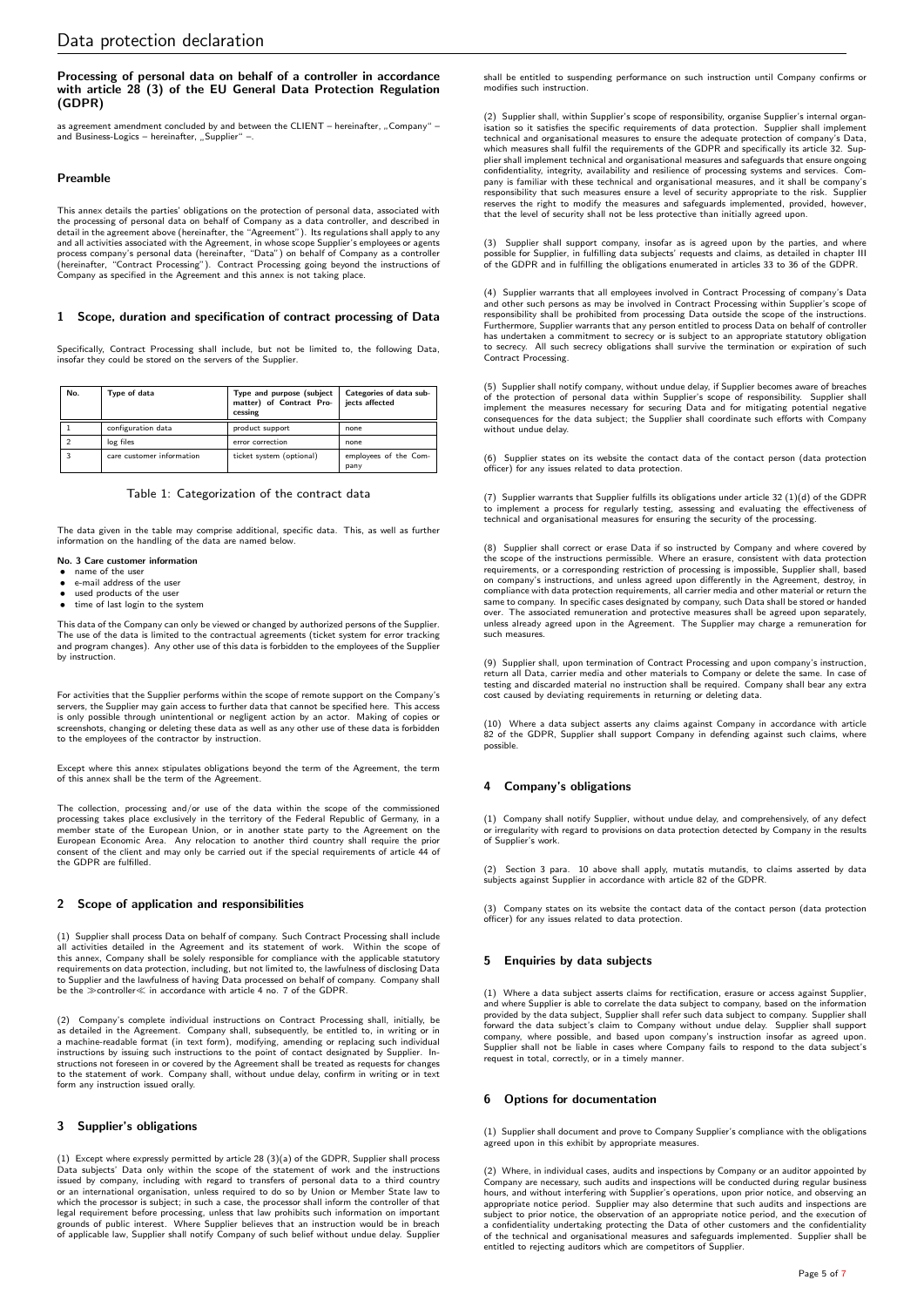<span id="page-5-0"></span>

| Name and address of the service provider                                     | <b>Service description</b>                                                                                              |  |
|------------------------------------------------------------------------------|-------------------------------------------------------------------------------------------------------------------------|--|
| sipgate GmbH<br>Gladbacher Straße 74<br>40219 Diisseldorf<br>Germany         | phone, fax                                                                                                              |  |
| <b>1&amp;1 IONOS SE</b><br>Elgendorfer Str. 57<br>56410 Montabaur<br>Germany | web space, e-mail                                                                                                       |  |
| Host Europe GmbH<br>Hansestr. 111<br>51149 Köln<br>Germany                   | <b>EBICS</b><br>license<br>management,<br>server for tests and evaluation<br>(demo programs), provision of<br>downloads |  |

Table 2: Third parties' ancillary services

Company hereby consents to the appointment of an independent external auditor by Supplier, provided that Supplier provides a copy of the audit report to Company.

Supplier shall be entitled to requesting a remuneration for Supplier's support in conducting inspections where such remuneration has been agreed upon in the Agreement. Supplier's time and effort for such inspections shall be limited to one day per calendar year, unless agreed upon otherwise.

(3) Where a data protection supervisory authority or another supervisory authority with statutory competence for Company conducts an inspection, para. 2 above shall apply mutatis mutandis. The execution of a confidentiality undertaking shall not be required if such super-visory authority is subject to professional or statutory confidentiality obligations whose breach is sanctionable under the applicable criminal code.

# 7 Subcontractors (further processors on behalf of company)

(1) Supplier shall use subcontractors as further processors on behalf of Company only where approved in advance by company. The Controler authorises the use of the subcontractors mentioned under (2) as further proces-

sors. The main processing is carried out only by the Supplier. Subcontractors are only used as service providers for ancillary services (telecommunications, hosting).

(2) The Supplier shall always inform the Controler of any intended change in reference to the use or replacement of subcontractors as further processors. Any change is generally considered to be approved by the Controler, unless not objected within a reasonable period of time for good reason. If an important data protection-related reason, and if an amicable solution cannot be found between the parties, the Controller shall be granted an extraordinary right for contract termination.

The Supplier makes use of services from the third parties as given in [Table 2](#page-5-0) as an ancillary service.

The Supplier is obliged to provide reasonable and legally compliant contractual arrangements with ancillary service providers and, if necessary, to take control measures to ensure the protec-tion and security of the Company's data. In particular, a replacement of service providers for ancillary services is only permitted if the service provider has signed an agreement for contract processing of Data in accordance with Article 28 of the GDPR and has proved the appropriate guarantees in accordance with Article 28 (1) GDPR.

For the execution of the main service of the agreed order, no subcontractors will be appointed as further processors on behalf of Company, as approved at the conclusion of the respective Agreement according to paragraph 1.

(3) Where Supplier commissions subcontractors, Supplier shall be responsible for ensuring that Supplier's obligations on data protection resulting from the Agreement and this exhibit are valid and binding upon subcontractor.

# 8 Obligations to inform, mandatory written form, choice of law

(1) Where the Data becomes subject to search and seizure, an attachment order, confiscation during bankruptcy or insolvency proceedings, or similar events or measures by third parties while in Supplier's control, Supplier shall notify Company of such action without undue delay. Supplier shall, without undue delay, notify to all pertinent parties in such action, that any Data affected thereby is in company's sole property and area of responsibility, that Data is at company's sole disposition, and that Company is the responsible body in the sense of the GDPR.

(2) No modification of this annex and/or any of its components – including, but not limited<br>to, Supplier's representations and warranties, if any – shall be valid and binding unless made<br>in writing or in a machine-readable

(3) In case of any conflict, the data protection regulations of this annex shall take precedence over the regulations of the Agreement. Where individual regulations of this annex are invalid or unenforceable, the validity and enforceability of the other regulations of this annex shall not be affected.

(4) This annex is subject to the laws of Germany.

# 9 Liability and damages

Company and Supplier shall be liable to data subject in accordance with article 82 of the GDPR.

Appendix: Technical and organisational measures

Version: June 24, 2021